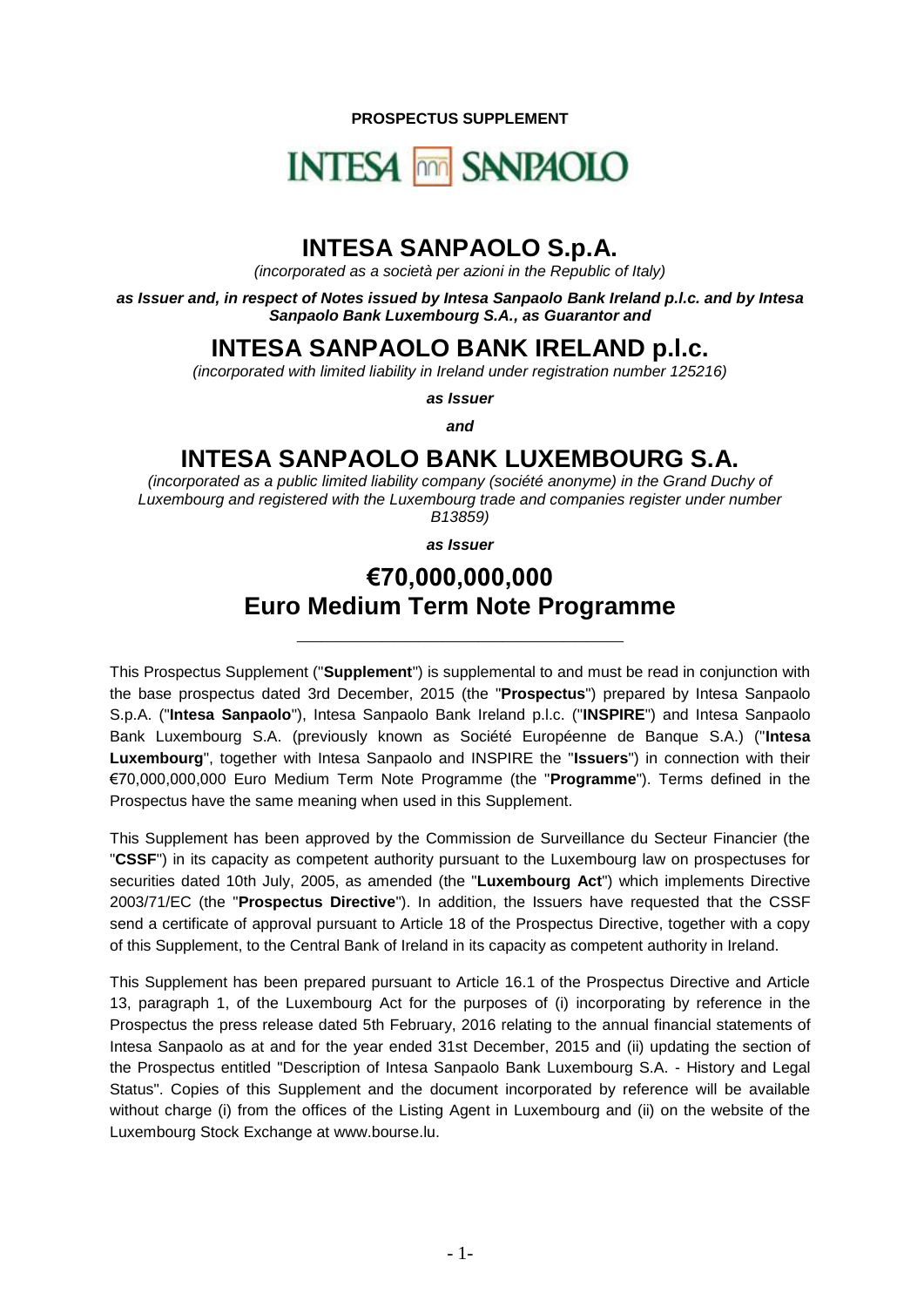In accordance with Article 13, paragraph 2 of the Luxembourg Act, investors who have already agreed to purchase or subscribe for securities to which the Prospectus relates before this Supplement is published have the right, exercisable before the end of the period of two working days beginning with the working day after the publication of this Supplement, to withdraw their acceptances, such period expiring at the close of business on 16 February, 2016.

The date of this Supplement is 12 February, 2016.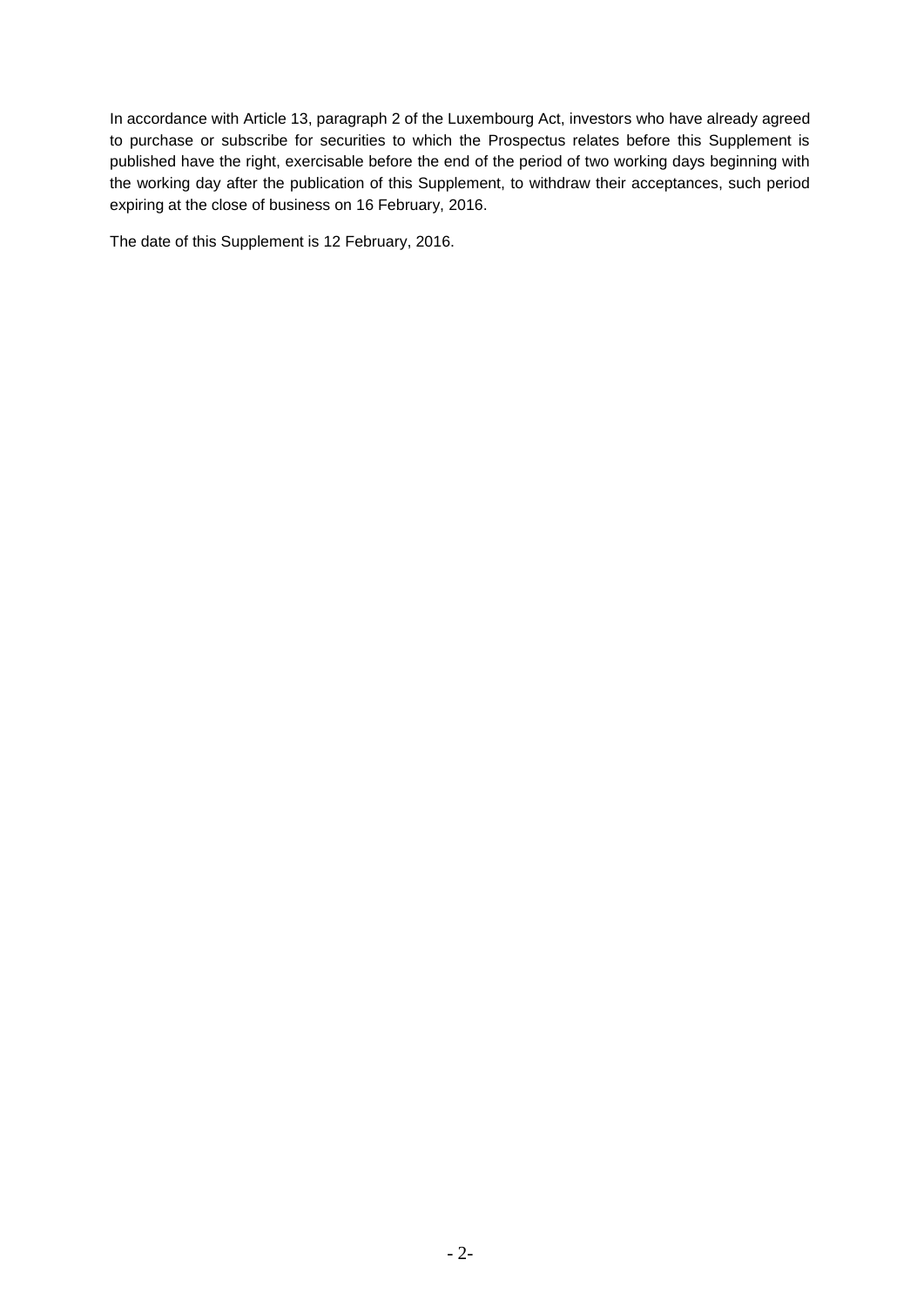Each of Intesa Sanpaolo, INSPIRE and Intesa Luxembourg accept responsibility for the information contained in this Supplement and declare that, having taken all reasonable care to ensure that such is the case, the information contained in this Supplement is, to the best of its knowledge, in accordance with the facts and contains no omission likely to affect the import of such information.

Save as disclosed in this Supplement, there has been no other significant new factor and there are no material mistakes or inaccuracies relating to information included in the Prospectus which is capable of affecting the assessment of Notes issued under the Programme since the publication of the Prospectus. To the extent that there is any inconsistency between (i) any statement in this Supplement including any statement incorporated by reference into the Prospectus by this Supplement, and (ii) any other statement in or incorporated by reference into the Prospectus, the statements in this Supplement will prevail.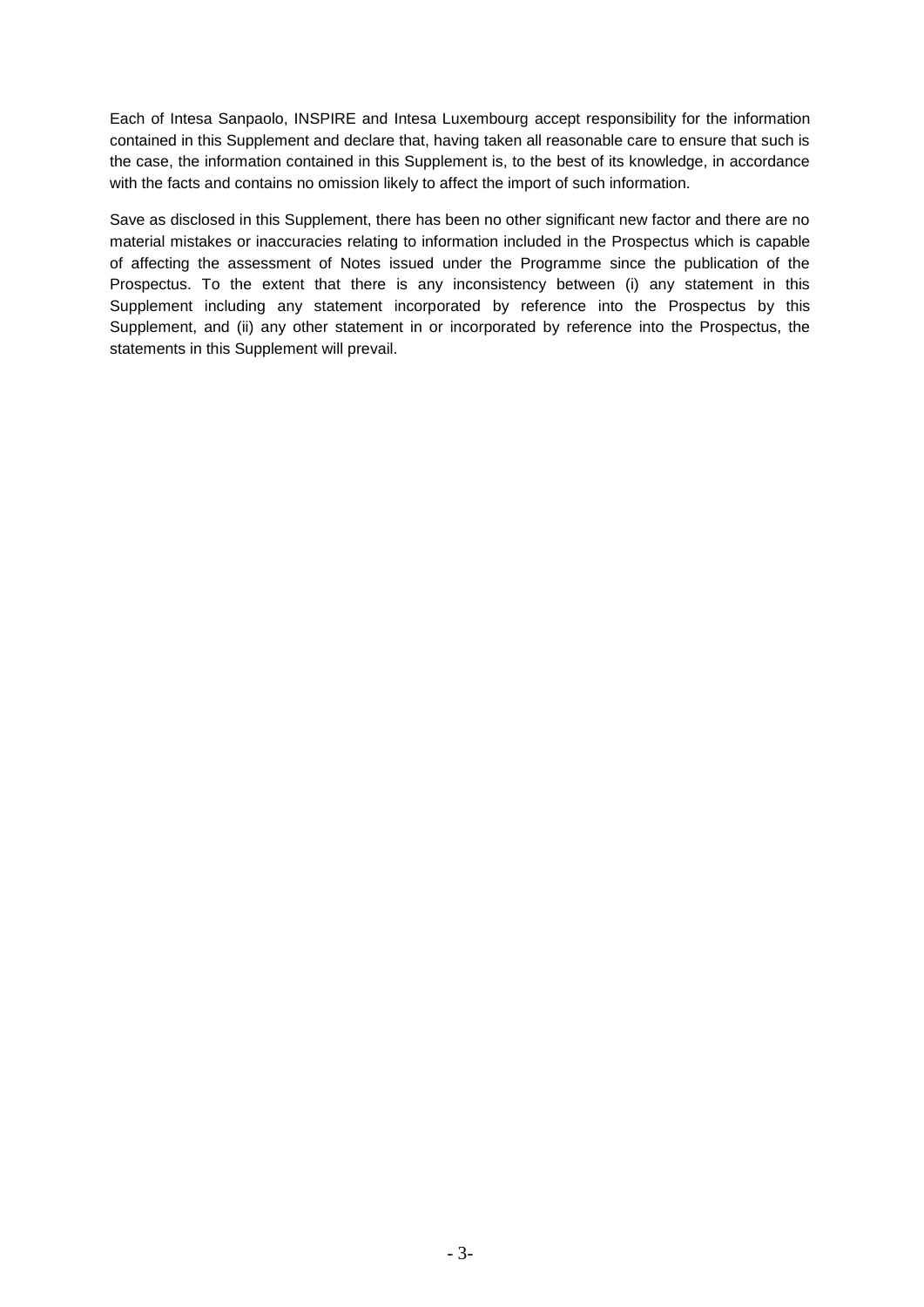#### **INFORMATION INCORPORATED BY REFERENCE**

*The information set out below supplements the section of the Prospectus entitled "Information Incorporated by Reference" on pages 35 to 38 of the Prospectus.*

The press release issued by Intesa Sanpaolo on 5th February, 2016 and entitled "Intesa Sanpaolo: Consolidated Results as at 31 December 2015" (the "**Press Release**"), having previously been published and filed with the CSSF, is incorporated by reference in and forms part of this Supplement and shall, by virtue of this Supplement, be deemed to be incorporated by reference in, and form part of, the Prospectus.

For ease of reference, the table below sets out page references for specific items of information contained in the Press Release.

The Press Release will be published on the Luxembourg Stock Exchange website at *www.bourse.lu.*

| 1. | Reclassified consolidated statement of income                                 | Page 23 |
|----|-------------------------------------------------------------------------------|---------|
| 2. | Quarterly development of the reclassified consolidated statement of<br>income | Page 24 |
| 3. | Reclassified consolidated balance sheet                                       | Page 25 |
| 4. | Quarterly development of the reclassified consolidated balance sheet          | Page 26 |
| 5. | Breakdown of financial highlights by business area                            | Page 27 |

The information incorporated by reference that is not included in the cross-reference list above is considered as additional information and is not required by the relevant schedules of Regulation (EC) 809/2004 (as amended).